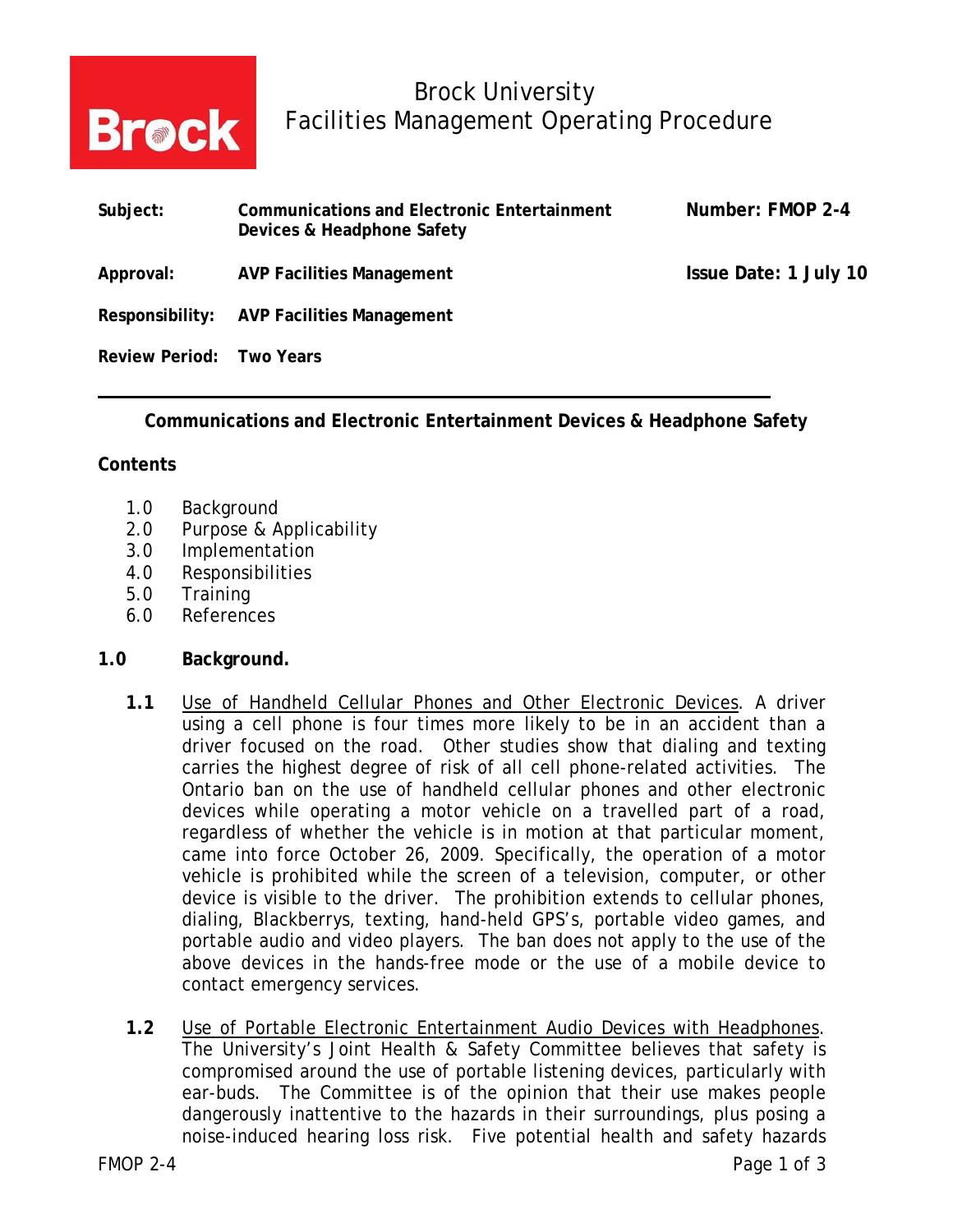

# Brock University **Brock** Facilities Management Operating Procedure

related to the use of audio devices with headphones (including earphones, ear-buds, headsets, etc.,) have been identified (see Annex A):

- 1.2.1. Reduced Situational Awareness.
- 1.2.2. Entanglement.
- 1.2.3. Permanent Hearing Impairment.
- 1.2.4. Hazardous Materials Exposure.
- 1.2.5. Electrical Shock.

**2.0 Purpose & Applicability**. This Brock University Facilities Management Operating Procedure (BUFMOP) is intended to communicate restrictions/controls on the use of communications and electronic entertainment devices and headphones by Facilities Management personnel while working. Contractors undertaking work for Facilities Management are expected to adhere to the requirements of this operating procedure. These restrictions are based on a risk assessment of the potential health and safety hazards and the law prohibiting the use of certain communications devices while driving. With respect to 1.2, above, they do not apply to the use of approved and authorized hearing protection equipment that is considered to be personal protective equipment (PPE), assistive listening devices to enhance hearing, or for components that are associated with measuring, monitoring, or sampling equipment necessary for the performance of work-related duties. While this BUFMOP is intended to be consistent with Bill 118 amendments to the provincial *Highway Traffic Act*, the statutory requirements prevail.

### **3.0 Implementation**.

- **3.1 General.**
	- **3.1.1** Use of Handheld Cellular Phones and Other Electronic Devices. Brock University Facilities Management personnel are to follow the provincial law regarding the use of handheld cellular phones and other electronic devices while operating a vehicle. If so equipped these devices may be used in the hands-free mode. The above devices can be used to contact emergency services, with or without a hands-free capability. For the purposes of this BUFMOP, on or off University property, a vehicle includes for self-propelled cars, vans, heavy equipment, all-terrain vehicles, utility vehicles, golf-carts, etc., along with bicycles.